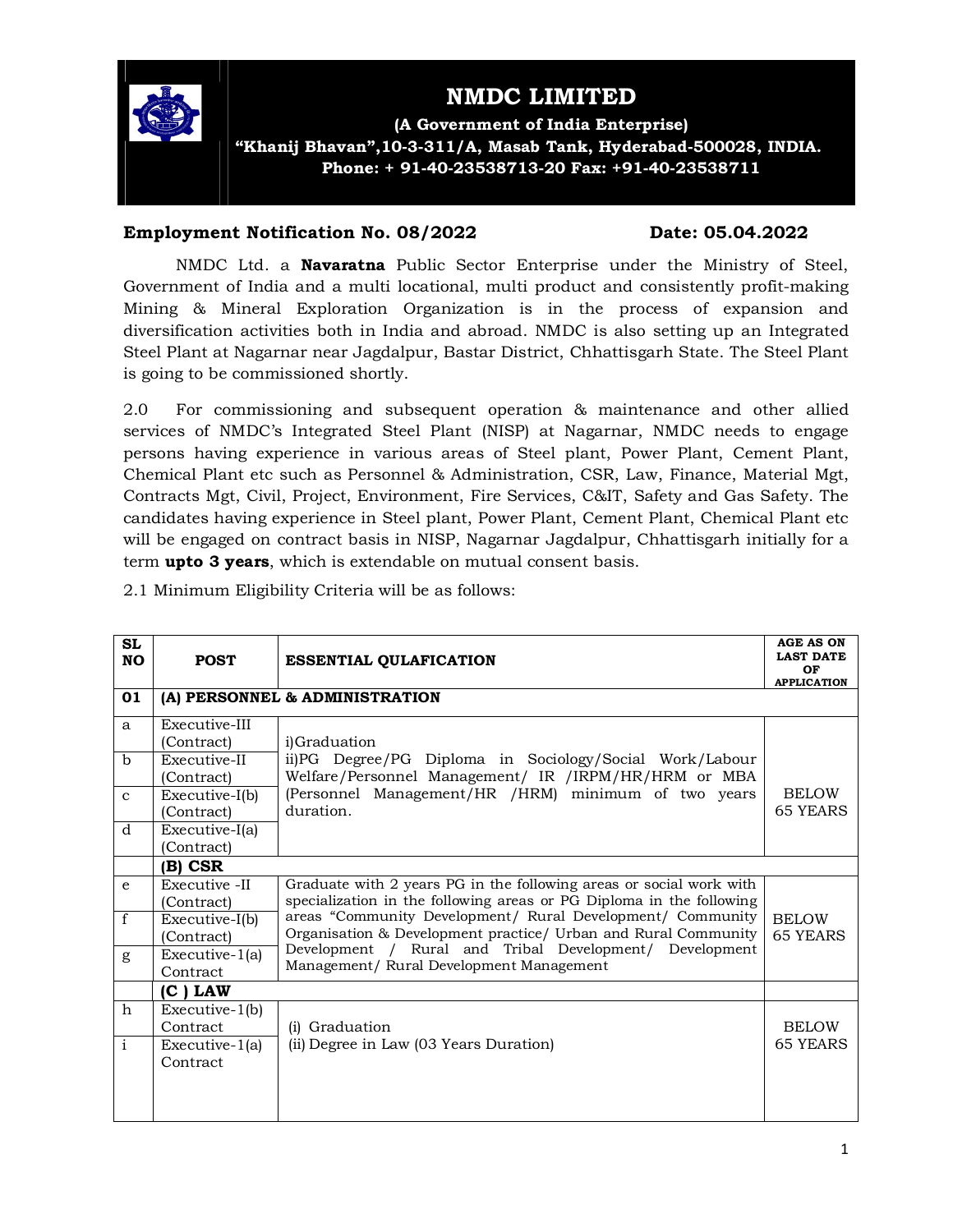| Executive-<br>a<br>II(Contract)<br>(i) Graduation (ii) CA/ICWA<br><b>BELOW</b><br>Executive-I (b)<br>b<br>Or<br><b>65 YEARS</b><br>(Contract)<br>(i) Engineering Graduate with MBA (Fin.).<br>Executive-I (a)<br>$\mathbf c$<br>(Contract)<br><b>MATERIALS MANAGEMENT</b><br>03<br>Executive-III<br>a.<br>(Contract)<br>Executive-II<br>Degree in any branch of Engineering or Technology<br>b.<br>(Contract)<br>Executive-I (b)<br>c.<br><b>BELOW</b><br>(Contract)<br><b>65 YEARS</b><br>Executive-I (a)<br>d.<br>(Contract)<br>04<br><b>CONTRACTS MANAGEMENT</b><br>Executive-III<br>a.<br>(Contract)<br>Executive-II |  |
|--------------------------------------------------------------------------------------------------------------------------------------------------------------------------------------------------------------------------------------------------------------------------------------------------------------------------------------------------------------------------------------------------------------------------------------------------------------------------------------------------------------------------------------------------------------------------------------------------------------------------|--|
|                                                                                                                                                                                                                                                                                                                                                                                                                                                                                                                                                                                                                          |  |
|                                                                                                                                                                                                                                                                                                                                                                                                                                                                                                                                                                                                                          |  |
|                                                                                                                                                                                                                                                                                                                                                                                                                                                                                                                                                                                                                          |  |
|                                                                                                                                                                                                                                                                                                                                                                                                                                                                                                                                                                                                                          |  |
|                                                                                                                                                                                                                                                                                                                                                                                                                                                                                                                                                                                                                          |  |
|                                                                                                                                                                                                                                                                                                                                                                                                                                                                                                                                                                                                                          |  |
|                                                                                                                                                                                                                                                                                                                                                                                                                                                                                                                                                                                                                          |  |
|                                                                                                                                                                                                                                                                                                                                                                                                                                                                                                                                                                                                                          |  |
|                                                                                                                                                                                                                                                                                                                                                                                                                                                                                                                                                                                                                          |  |
|                                                                                                                                                                                                                                                                                                                                                                                                                                                                                                                                                                                                                          |  |
|                                                                                                                                                                                                                                                                                                                                                                                                                                                                                                                                                                                                                          |  |
|                                                                                                                                                                                                                                                                                                                                                                                                                                                                                                                                                                                                                          |  |
|                                                                                                                                                                                                                                                                                                                                                                                                                                                                                                                                                                                                                          |  |
|                                                                                                                                                                                                                                                                                                                                                                                                                                                                                                                                                                                                                          |  |
|                                                                                                                                                                                                                                                                                                                                                                                                                                                                                                                                                                                                                          |  |
|                                                                                                                                                                                                                                                                                                                                                                                                                                                                                                                                                                                                                          |  |
|                                                                                                                                                                                                                                                                                                                                                                                                                                                                                                                                                                                                                          |  |
|                                                                                                                                                                                                                                                                                                                                                                                                                                                                                                                                                                                                                          |  |
| Degree in any branch of Engineering or Technology<br><b>BELOW</b>                                                                                                                                                                                                                                                                                                                                                                                                                                                                                                                                                        |  |
| (Contract)<br>b.<br><b>65 YEARS</b><br>Executive-I (b)                                                                                                                                                                                                                                                                                                                                                                                                                                                                                                                                                                   |  |
| (Contract)<br>c.                                                                                                                                                                                                                                                                                                                                                                                                                                                                                                                                                                                                         |  |
| Executive-I (a)<br>d.                                                                                                                                                                                                                                                                                                                                                                                                                                                                                                                                                                                                    |  |
| (Contract)                                                                                                                                                                                                                                                                                                                                                                                                                                                                                                                                                                                                               |  |
| 05<br><b>CIVIL</b>                                                                                                                                                                                                                                                                                                                                                                                                                                                                                                                                                                                                       |  |
| Executive-I<br>(b)<br>a                                                                                                                                                                                                                                                                                                                                                                                                                                                                                                                                                                                                  |  |
| (Contract)<br><b>BELOW</b>                                                                                                                                                                                                                                                                                                                                                                                                                                                                                                                                                                                               |  |
| Executive-I (a)<br><b>65 YEARS</b><br>b                                                                                                                                                                                                                                                                                                                                                                                                                                                                                                                                                                                  |  |
| Degree in Civil Engineering<br>(Contract)<br><b>PROJECT</b><br>06                                                                                                                                                                                                                                                                                                                                                                                                                                                                                                                                                        |  |
|                                                                                                                                                                                                                                                                                                                                                                                                                                                                                                                                                                                                                          |  |
| Executive-I (b)                                                                                                                                                                                                                                                                                                                                                                                                                                                                                                                                                                                                          |  |
| (Contract)<br>a<br>Degree in Civil Engineering<br>Executive-I (a)<br><b>BELOW</b>                                                                                                                                                                                                                                                                                                                                                                                                                                                                                                                                        |  |
| <b>65 YEARS</b><br>(Contract)<br>b                                                                                                                                                                                                                                                                                                                                                                                                                                                                                                                                                                                       |  |
| <b>ENVIRONMENT</b><br>07                                                                                                                                                                                                                                                                                                                                                                                                                                                                                                                                                                                                 |  |
| Degree in Civil/Chemical/Mining/Environment Engineering or<br><b>BELOW</b><br>Executive-I (b)<br>a                                                                                                                                                                                                                                                                                                                                                                                                                                                                                                                       |  |
| <b>65 YEARS</b><br>(Contract)<br>in Environmental<br>Management/<br>Engineering<br>PG.<br>Degree                                                                                                                                                                                                                                                                                                                                                                                                                                                                                                                         |  |
| /Environmental Science/Geology /Chemistry/ Botany Or PG                                                                                                                                                                                                                                                                                                                                                                                                                                                                                                                                                                  |  |
| Degree/Diploma in Environment Management (2 years duration)<br>Executive-I (a)<br>b                                                                                                                                                                                                                                                                                                                                                                                                                                                                                                                                      |  |
| Or Doctorate in Environment Studies/Impact Assessment.<br>(Contract)                                                                                                                                                                                                                                                                                                                                                                                                                                                                                                                                                     |  |
| 08<br><b>FIRE SERVICES</b>                                                                                                                                                                                                                                                                                                                                                                                                                                                                                                                                                                                               |  |
| Executive-II<br>(i) Degree in Mechanical/Electrical & Electronics Engineering                                                                                                                                                                                                                                                                                                                                                                                                                                                                                                                                            |  |
| (Contract)<br>a                                                                                                                                                                                                                                                                                                                                                                                                                                                                                                                                                                                                          |  |
| Executive-I (b)<br><b>BELOW</b><br>(ii) Degree/Diploma in Fire & Security Management/Fire Safety                                                                                                                                                                                                                                                                                                                                                                                                                                                                                                                         |  |
| <b>65 YEARS</b><br>(Contract)<br>b<br>Engineering/ Certificate course in Fire & Safety Engineering or                                                                                                                                                                                                                                                                                                                                                                                                                                                                                                                    |  |
| Executive-I (a)<br>equivalent<br>$\mathbf c$<br>(Contract)                                                                                                                                                                                                                                                                                                                                                                                                                                                                                                                                                               |  |
| 09<br><b>COMPUTER &amp; INFORMATION TECHNOLOGY</b>                                                                                                                                                                                                                                                                                                                                                                                                                                                                                                                                                                       |  |
| Degree in Engineering in Computer & Information                                                                                                                                                                                                                                                                                                                                                                                                                                                                                                                                                                          |  |
| Technology/Computer Science /Information Science or M.C.A.<br>Executive-I (b)<br><b>BELOW</b><br>a                                                                                                                                                                                                                                                                                                                                                                                                                                                                                                                       |  |
| Or B.E. / B.Tech (Computer/CS/IT) Or PG Diploma in Computer<br><b>65 YEARS</b><br>(Contract)                                                                                                                                                                                                                                                                                                                                                                                                                                                                                                                             |  |
| Application Programming/ Computer Management/Systems                                                                                                                                                                                                                                                                                                                                                                                                                                                                                                                                                                     |  |
| Management(two years duration)<br>b<br>Executive-I (a)<br>(Contract)                                                                                                                                                                                                                                                                                                                                                                                                                                                                                                                                                     |  |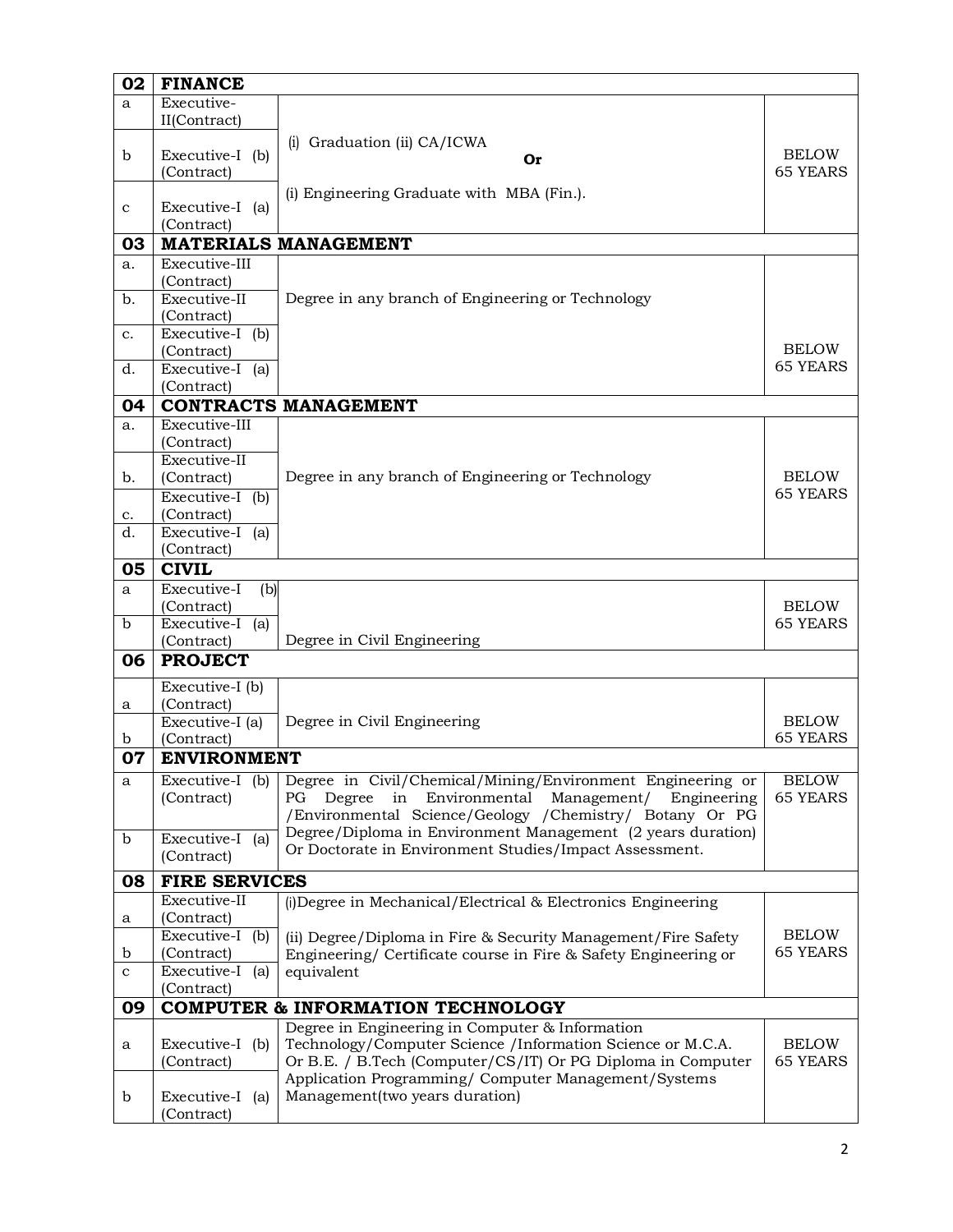| 10 | <b>SAFETY</b>        |                                                              |                 |  |
|----|----------------------|--------------------------------------------------------------|-----------------|--|
| a  | Executive-III        | Degree in any branch of Engineering or Technology along with | <b>BELOW</b>    |  |
|    | Executive-I(a)       | Degree or Diploma in Industrial Safety                       | 65 YEARS        |  |
|    | <b>11 GAS SAFETY</b> |                                                              |                 |  |
| a  | Executive-II         | Degree in any branch of Engineering or Technology.           | <b>BELOW</b>    |  |
|    |                      |                                                              | <b>65 YEARS</b> |  |

Reservation for SC/ST/OBC(NCL)/EwS/PwD & Ex-serviceman is as per Govt. of India guidelines.

## **3.0 Experience required:**

|    | Sl.No.   Name of the Post  | <b>Post Qualification Experience</b>              |  |  |
|----|----------------------------|---------------------------------------------------|--|--|
| a) | Executive-III(Contract)    | Minimum 18 years relevant experience in concerned |  |  |
|    |                            | discipline in Executive cadre.                    |  |  |
| b) | Executive-II (Contract)    | Minimum 12 years relevant experience in concerned |  |  |
|    |                            | discipline in Executive cadre.                    |  |  |
| C) | Executive-I (b) (Contract) | Minimum 06 years relevant experience in concerned |  |  |
|    |                            | discipline in Executive cadre.                    |  |  |
| d) | Executive-I (a) (Contract) | Minimum 04 years relevant experience in concerned |  |  |
|    |                            | discipline in Executive cadre.                    |  |  |

# **4.0 Eligibility criteria:**

- a) Candidate should be a citizen of India.
- b) Candidate should be from the service of Central/State Govt PSEs/ Private Sector Steel plant, Power Plant, Cement Plant, Chemical Plant etc and should possess requisite expertise in the concerned field.

# **5.0Terms and conditions of contract**:

- **a)** Interested person having experience in any one of the above areas can apply on line only.
- **b) The period of contract** will be maximum upto **three years** initially or till the age of 65 years whichever is earlier. The initial agreed period can be extended based on performance and depending on the requirements, till the candidate attains the age of 65 years.
- **c)** Candidate's age should be below 65 years as on last date of application.
- **d) Remuneration:** The selected candidates will be paid following consolidated remuneration mentioned against each contractual post and the same can be increased up to maximum 10% on annual basis in subsequent years based upon their performance.

| SL. NO | <b>POST</b>                | Salary per month (consolidated) |
|--------|----------------------------|---------------------------------|
|        | Executive-III(Contract)    | $Rs.1,50,000/-$                 |
| 02     | Executive-II (Contract)    | $Rs.1,20,000/-$                 |
| 03     | Executive-I (b) (Contract) | $Rs.90,000/-$                   |
| ገ4     | Executive-I (a) (Contract) | $60,000/-$<br>Rs.               |

- **e)** GST, as applicable, shall be borne by the company.
- **f)** The remuneration will be based on actual attendance and prorated deductions shall be made for their absence.
- **g)** Besides, they will be covered by a suitable Accidental Group Insurance for any accident occurred out of or in the course of employment during the period of their contract.
- **h)** Out patient expenses for self treatment @ Rs. 35,000/- per annum will also be paid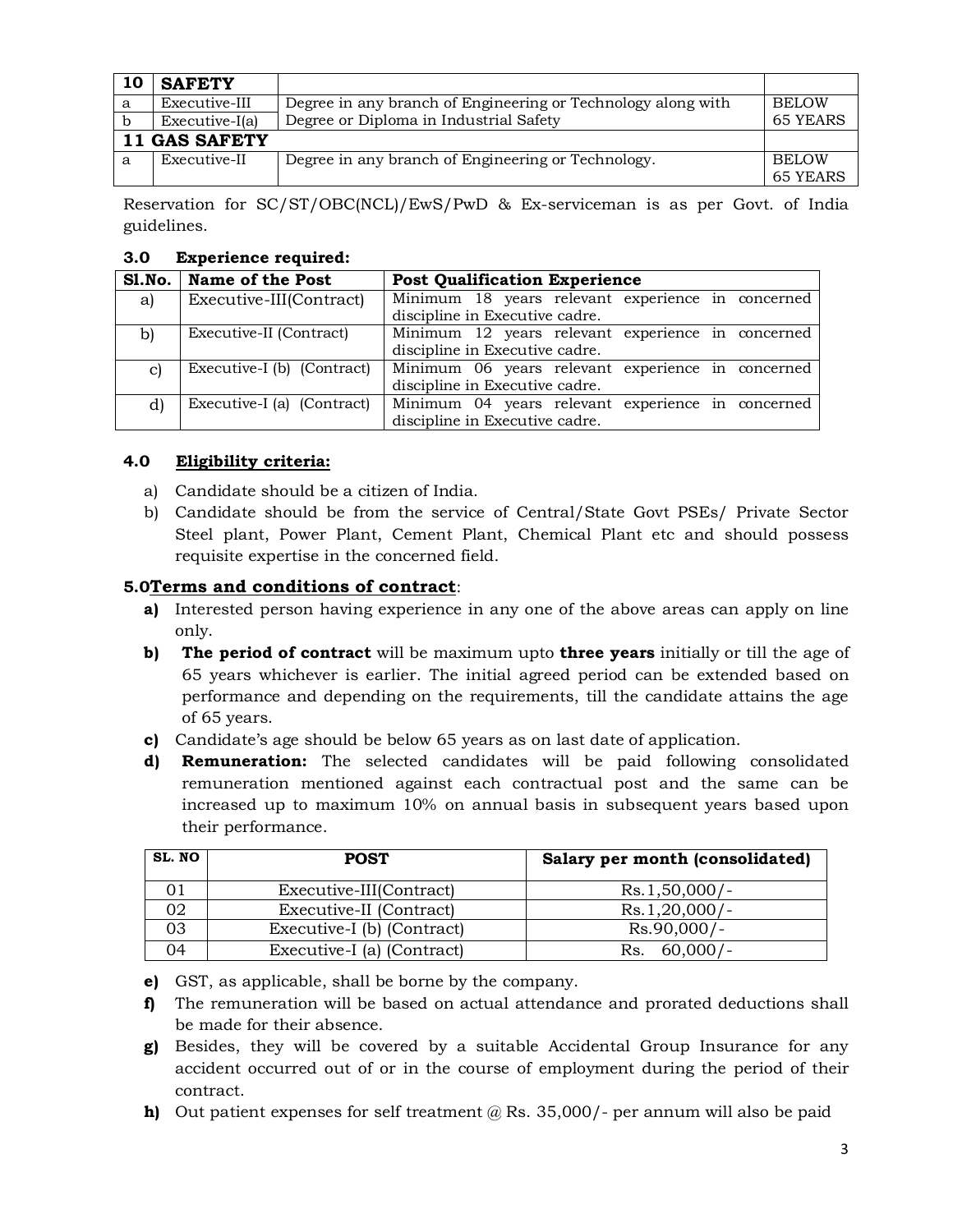- **i)** The candidates selected must be medically fit and will be subject to medical fitness test at the Company's authorized medical hospital/centre.
- **j)** The engagement can be terminated by giving one months notice by either side. Once engaged, the candidate will not be allowed to take up any other assignment outside during the period of their engagement.
- **k) TA/DA**: In case of official tour, they will be eligible for TA/DA as applicable.
- **l) HRA**: HRA will be paid as applicable.
- **m) Leave:** The persons engaged on contract basis will be eligible for one day's Casual Leave per month limited to 12 days in a year. The CL can be availed within one Calendar year. The un-availed CL in a year cannot be carried forward. Encashment of CL is not permitted.
- **n)** They will be eligible for weekly day of rest and public holidays as per rules of the Corporation.
- **o) Working hours:** They will have minimum 8 hours working per day. If required, they will have to work in shifts also as per the instructions of Officers/ In-charge of NMDC Limited.
- **p)** Apart from the above, no other monetary benefit shall be admissible.

**6.0 HOW TO APPLY:** Application is to be made through online at NMDC Website i.e. career page of http://www.nmdc.co.in/

| S1.           | Apply On-line mode                                                                                                                                                                                                                                                                                                                                                                                                                                        |
|---------------|-----------------------------------------------------------------------------------------------------------------------------------------------------------------------------------------------------------------------------------------------------------------------------------------------------------------------------------------------------------------------------------------------------------------------------------------------------------|
| a.            | The site will be available/activated from 10:00AM on <b>05.04.2022</b> to <b>25.04.2022</b> 6.00 PM                                                                                                                                                                                                                                                                                                                                                       |
| b.            | Helpline e-mail: $nmdcQjobapply.$ into assist technical aspect of on-line mode will be<br>available between 10.00 AM to 6.00 PM on all working days.                                                                                                                                                                                                                                                                                                      |
| $C_{\bullet}$ | Candidates are required to fill all the details in on-line and upload soft copies of<br>photograph, all the relevant documents/certificates such as (i) Recent passport size<br>photograph (ii) Signature (iii) Matriculation $/10th$ certificate (iv)Certificates in support of<br>& Experience/ Service Certificate (v) Caste/Category Certificate,<br>Qualification<br>SC/ST/OBC(NCL)/EWS/ PwD/ (vi) Last salary drawn certificate etc. as applicable. |
| d.            | For detailed notification along the candidates are advised to visit careers page of NMDC<br>website i.e. www.nmdc.co.in                                                                                                                                                                                                                                                                                                                                   |
| e.            | Before registering in on-line mode, candidates are advised to read the instructions of<br>notification carefully which will be available at NMDC website as mentioned at 5.0(a)<br>above.                                                                                                                                                                                                                                                                 |
| f.            | Candidates are required to mention their date of birth and name as per Matriculation /<br>10 <sup>th</sup> class certificate issued by the recognized board. No other proof of date of birth and<br>name shall be accepted.                                                                                                                                                                                                                               |
| g.            | After Registration in online mode, the candidate is required to download the copy of filled<br>in application form and keep the print out of Registration form generated by the online<br>system, after successful registration.                                                                                                                                                                                                                          |